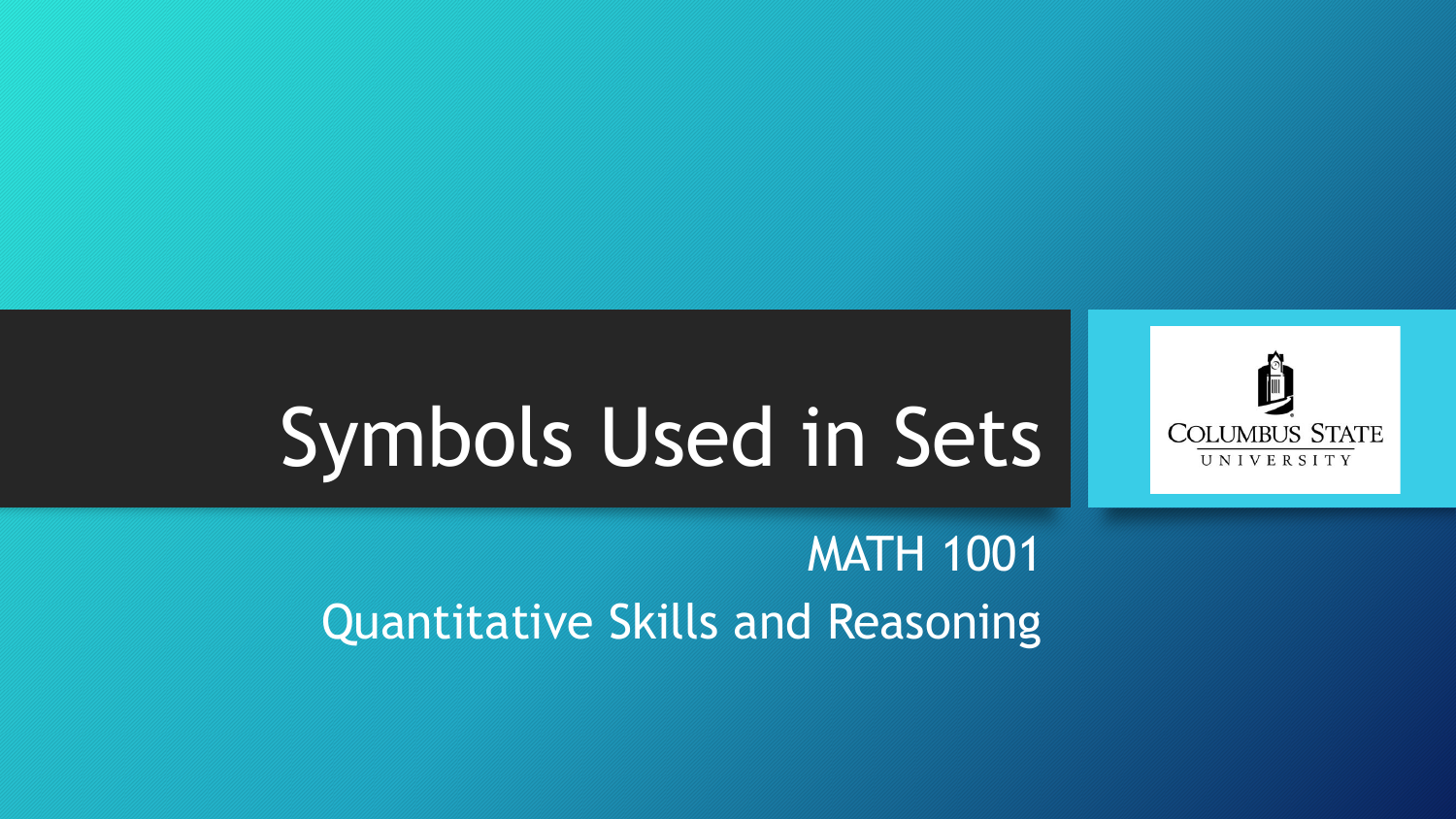- A set is **well defined** if it is possible to determine whether any given item is an element of the set.
- For instance:
	- The set of vehicles currently in production by Ford is well defined.
	- The set of *awesome cars* is not a well-defined set, as it is not possible to determine whether any given car is an element of the set or is not, as there is no standard method for making such a judgement.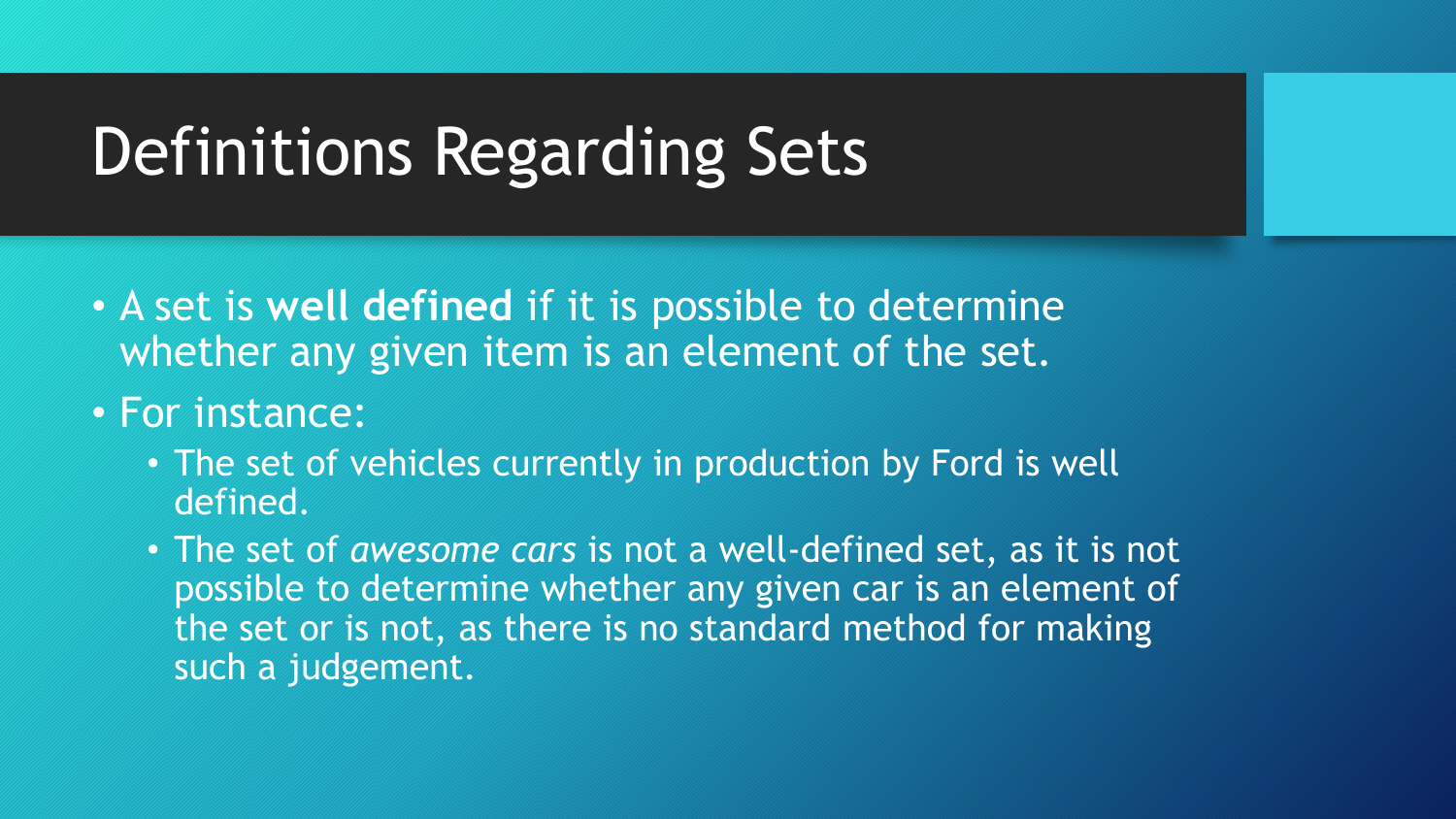- The statement "3 is an element of the set of whole numbers" can be written using mathematical notation as  $3 \in W$ .
	- The symbol  $\in$  is read "is an element of."
- To state that "-5 is not an element of the whole numbers," we use the "is not an element of" symbol,  $\notin$ , and write -5  $\notin$  **W**.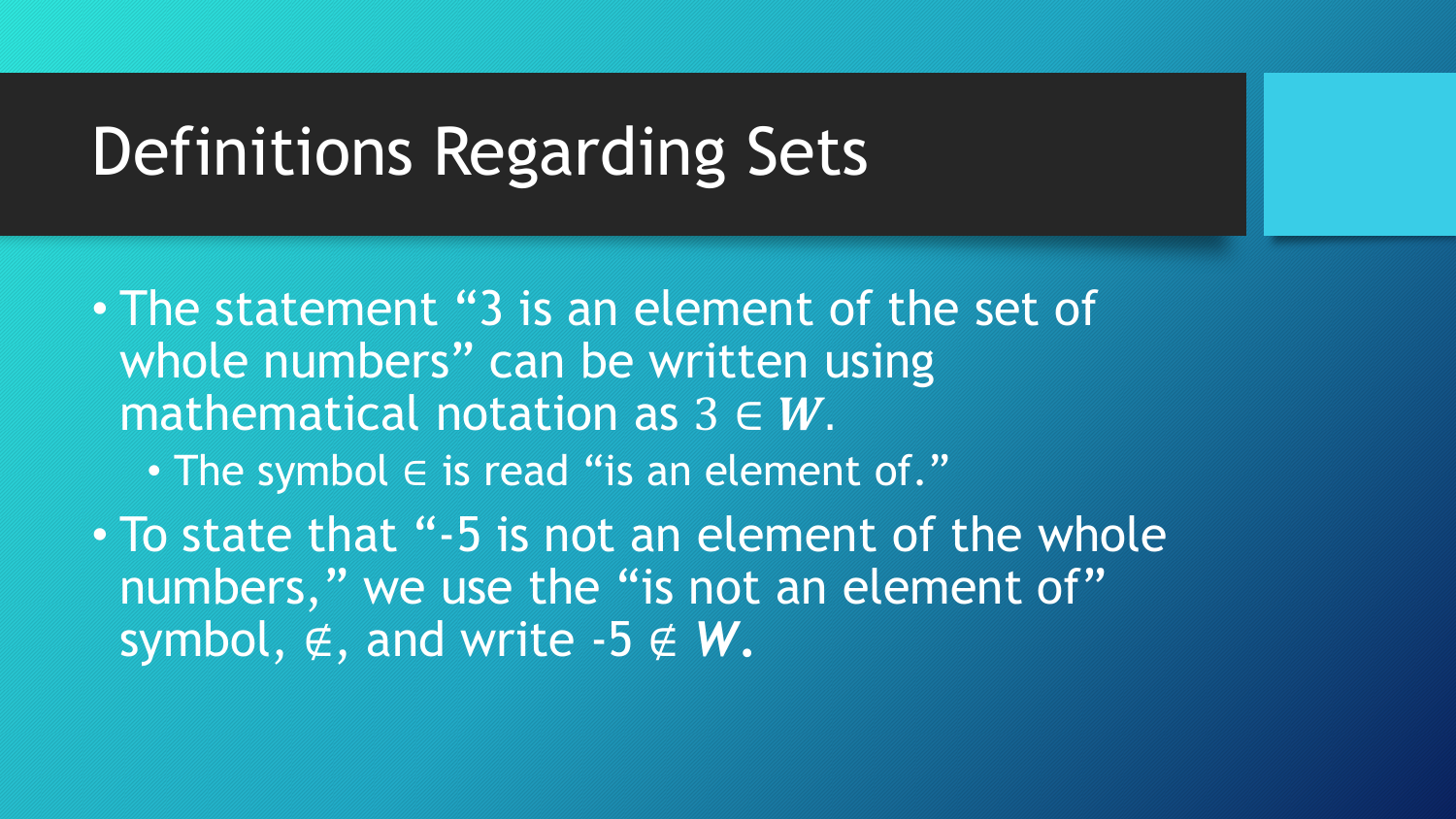- Determine whether each statement is true or false: •  $0 \in \{0, 1, 3, 5, 7\}$ **TRUE** 
	- $\bullet -2 \in N$  FALSE

$$
\bullet \; \frac{1}{5} \notin \mathbf{Z} \qquad \qquad \text{TRUE}
$$

• The set of good jobs is a well-defined set. FALSE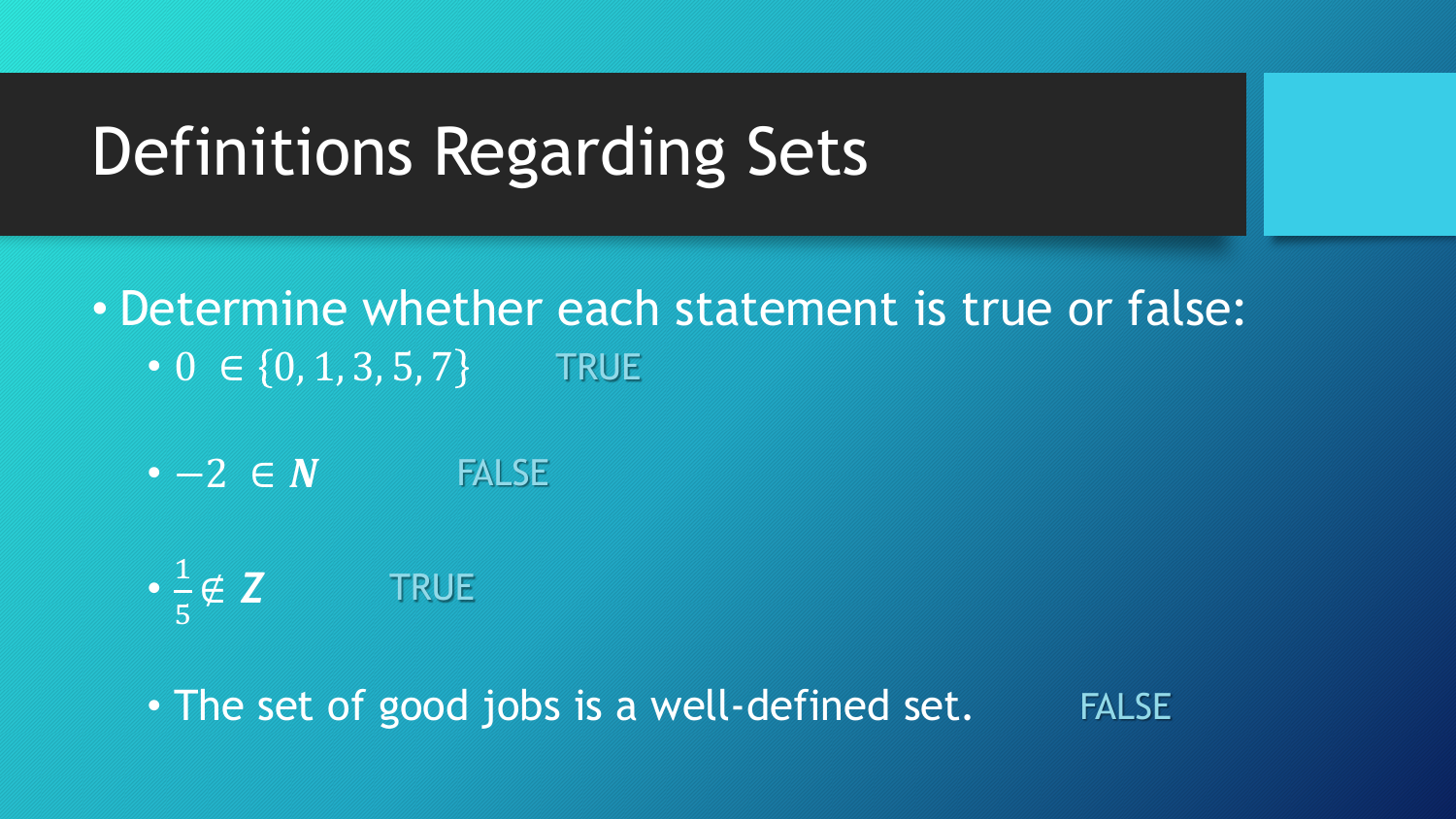- The **empty set**, or **null set**, is the set that contains no elements. The symbol  $\{ \}$  or  $\emptyset$  is used to represent the empty set.
	- As an example of an empty set, consider the set of 100-yearold cats.
- It is important to remember that we can use those symbols separately, but when we combine them, we get something that is no longer the null set:
	- {Ø} is the set *containing* the empty set. So this set actually has an element (the empty set) and thus is not actually empty.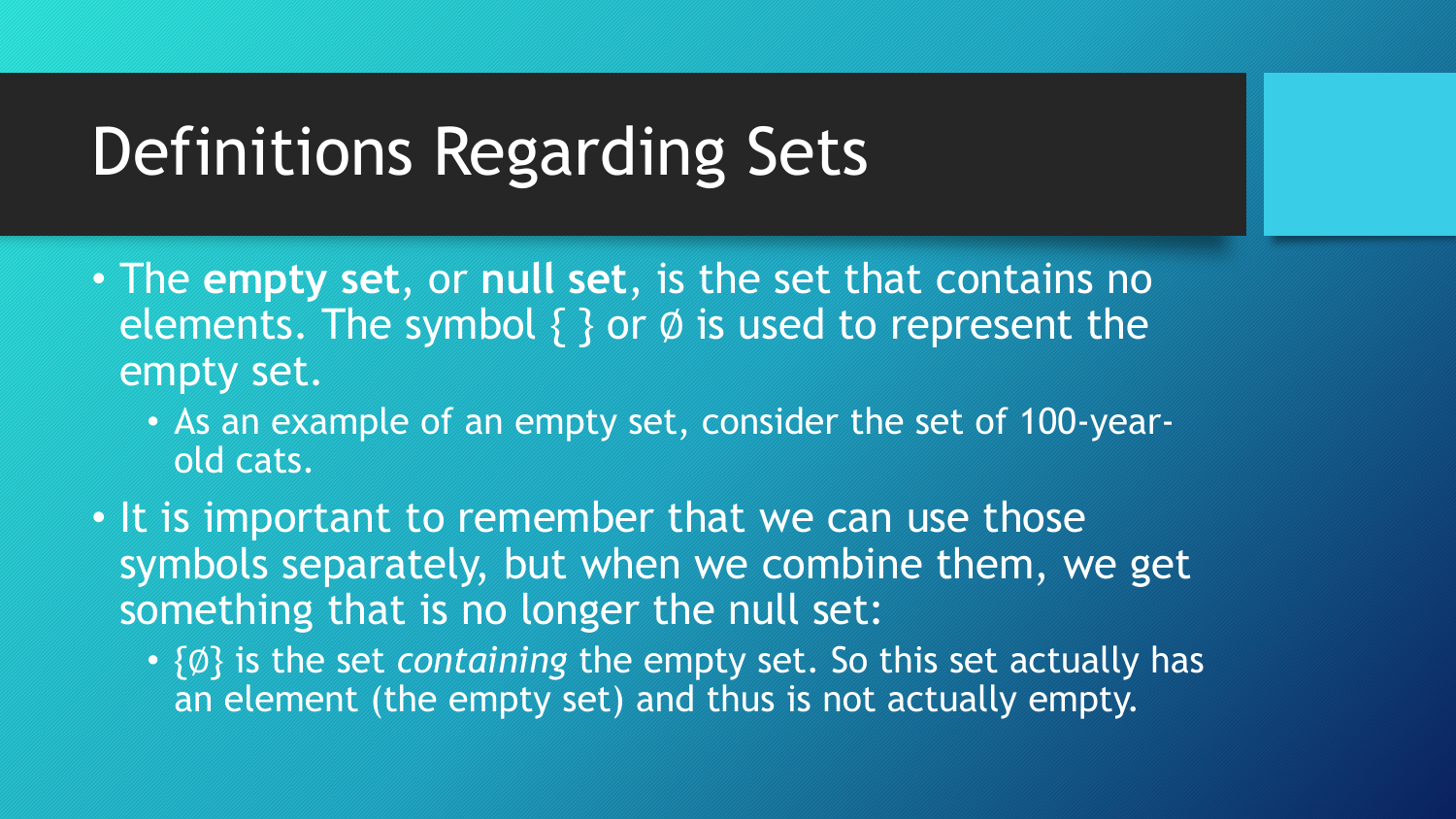- We previously mentioned two methods for describing a set:
	- **Verbal Descriptions**, and
	- The **Roster Method**
- Another method of representing a set is **set-builder notation**. Set-builder notation is especially useful when describing infinite sets.
	- For instance, the set of whole numbers greater than 4 is written

 ${x \mid x \in W \text{ and } x > 4}$